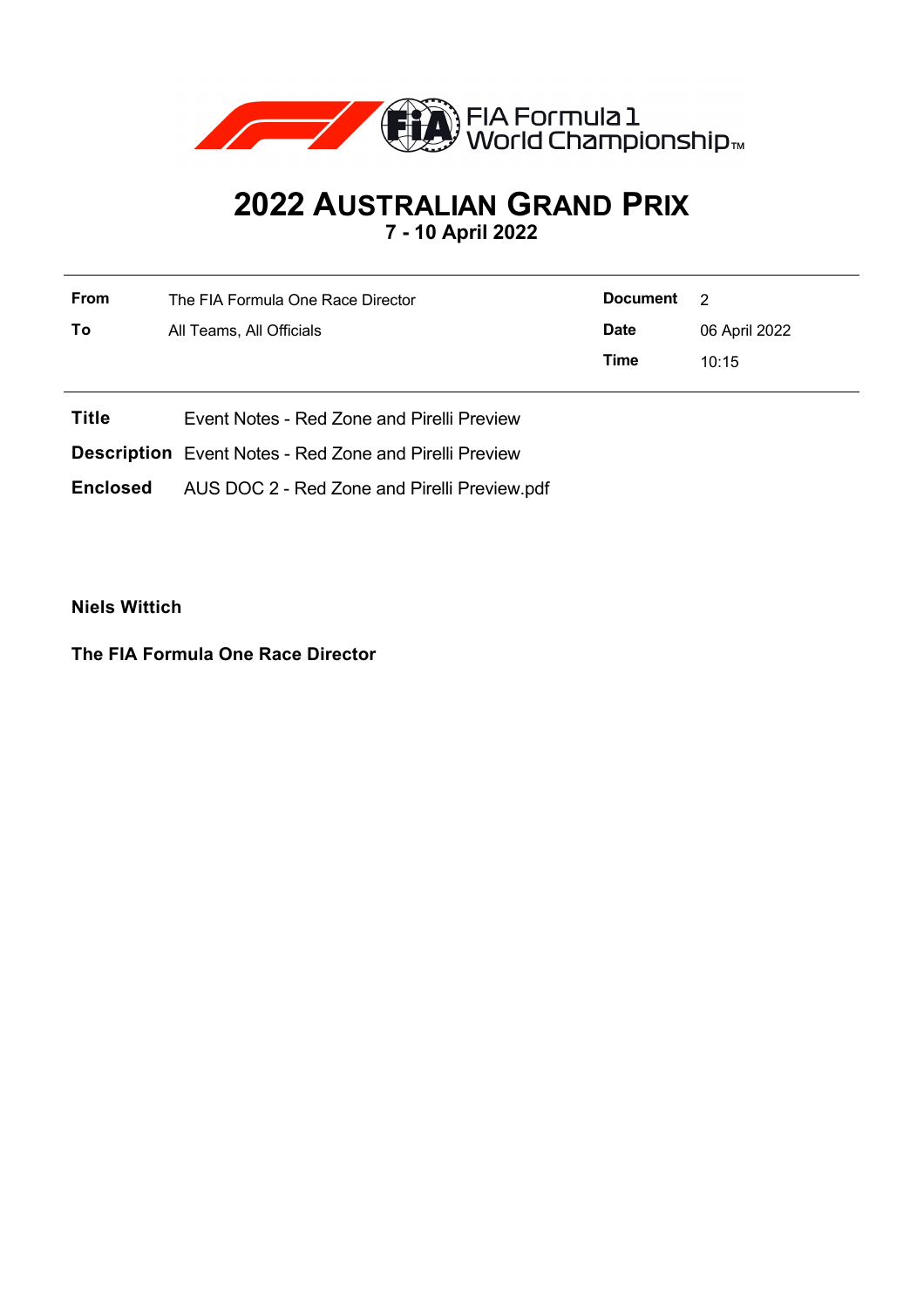



# FORMULA 1 HEINEKEN AUSTRALIAN GRAND PRIX 2022 FORMULA 1 HEINEKEN AUSTRALIAN GRAND PRIX 2022